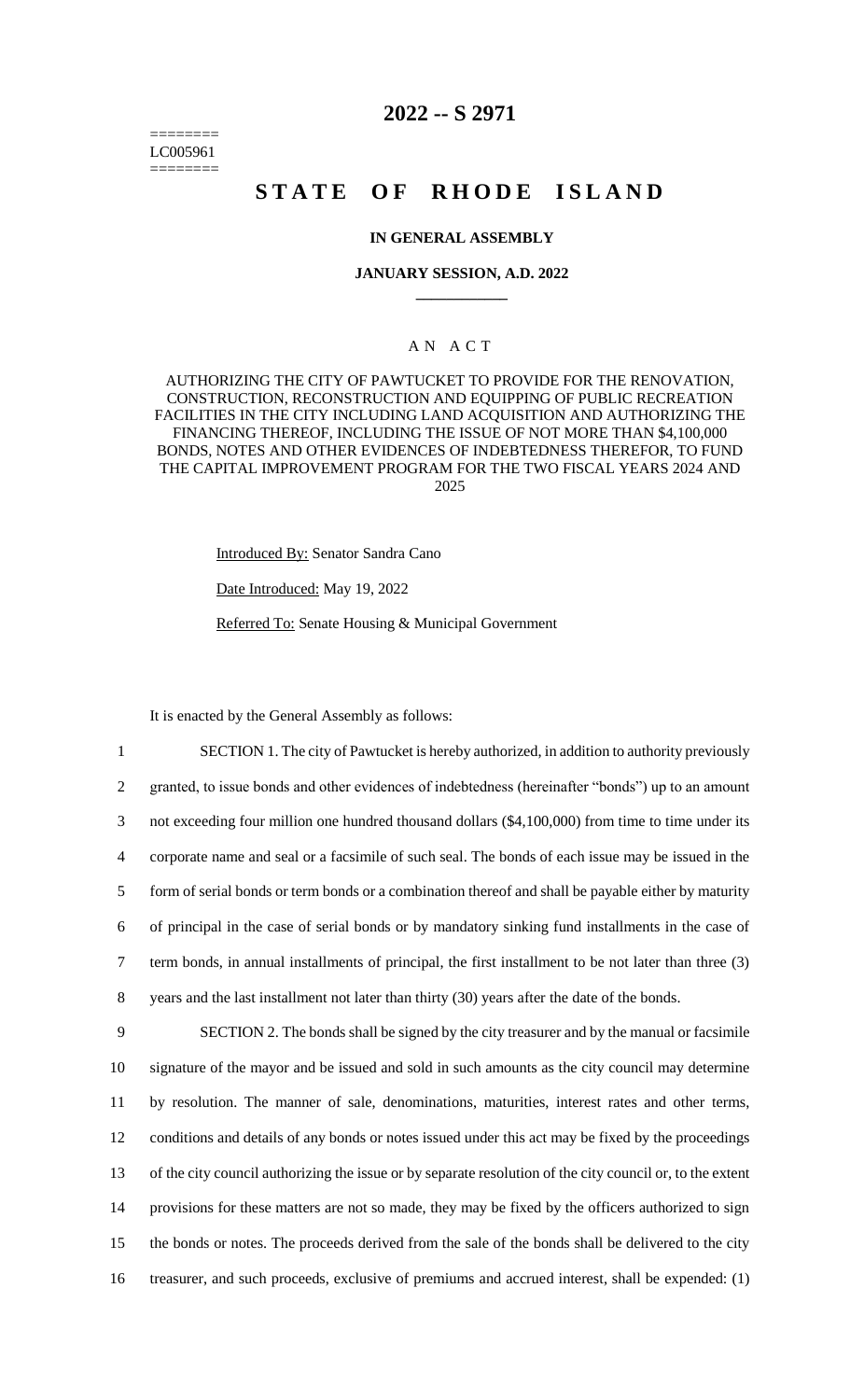For the renovation, construction, reconstruction and equipping of public recreation facilities, including, but not limited to, land acquisition and all costs related thereto (the "project"); (2) In payment of the principal of or interest on temporary notes issued under section 3; (3) In repayment of advances under section 4; (4) In payment of related costs of issuance of any bonds or notes; and/or (5) In payment of capitalized interest during construction of the project. No purchaser of any bonds or notes under this act shall be in any way responsible for the proper application of the proceeds derived from the sale thereof. The proceeds of bonds or notes issued under this act, any applicable federal or state assistance and the other monies referred to in sections 6 and 9 shall be deemed appropriated for the purposes of this act without further action than that required by this act.

 SECTION 3. The city council may by resolution authorize the issuance from time to time of interest bearing or discounted notes in anticipation of the issue of bonds under section 2 or in anticipation of the receipt of federal or state aid for the purposes of this act. The amount of original notes issued in anticipation of bonds may not exceed the amount of bonds which may be issued under this act and the amount of original notes issued in anticipation of federal or state aid may not exceed the amount of available federal or state aid as estimated by the city treasurer. Temporary notes issued hereunder shall be signed by the manual or facsimile signatures of the city treasurer and the mayor and shall be payable within five (5) years from their respective dates, but the principal of and interest on notes issued for a shorter period may be renewed or paid from time to time by the issue of other notes hereunder; provided the period from the date of an original note to the maturity of any note issued to renew or pay the same debt or the interest thereon shall not exceed five (5) years. Any temporary notes in anticipation of bonds issued under this section may be refunded prior to the maturity of the notes by the issuance of additional temporary notes; provided that, no such refunding shall result in any amount of such temporary notes outstanding at any one time in excess of two hundred percent (200%) of the amount of bonds which may be issued under 26 this act; and provided, further, that if the issuance of any such refunding notes results in any amount of such temporary notes outstanding at any one time in excess of the amount of bonds which may be issued under this act, the proceeds of such refunding notes shall be deposited in a separate fund established with the bank which is paying agent for the notes being refunded. Pending their use to pay the notes being refunded, monies in the fund shall be invested for the benefit of the city by the paying agent at the direction of the city treasurer in any investment permitted under section 5. The monies in the fund and any investments held as a part of the fund shall be held in trust and shall be applied by the paying agent solely to the payment or prepayment of the principal of and interest on the notes being refunded. Upon payment of all principal of and interest on the notes, any excess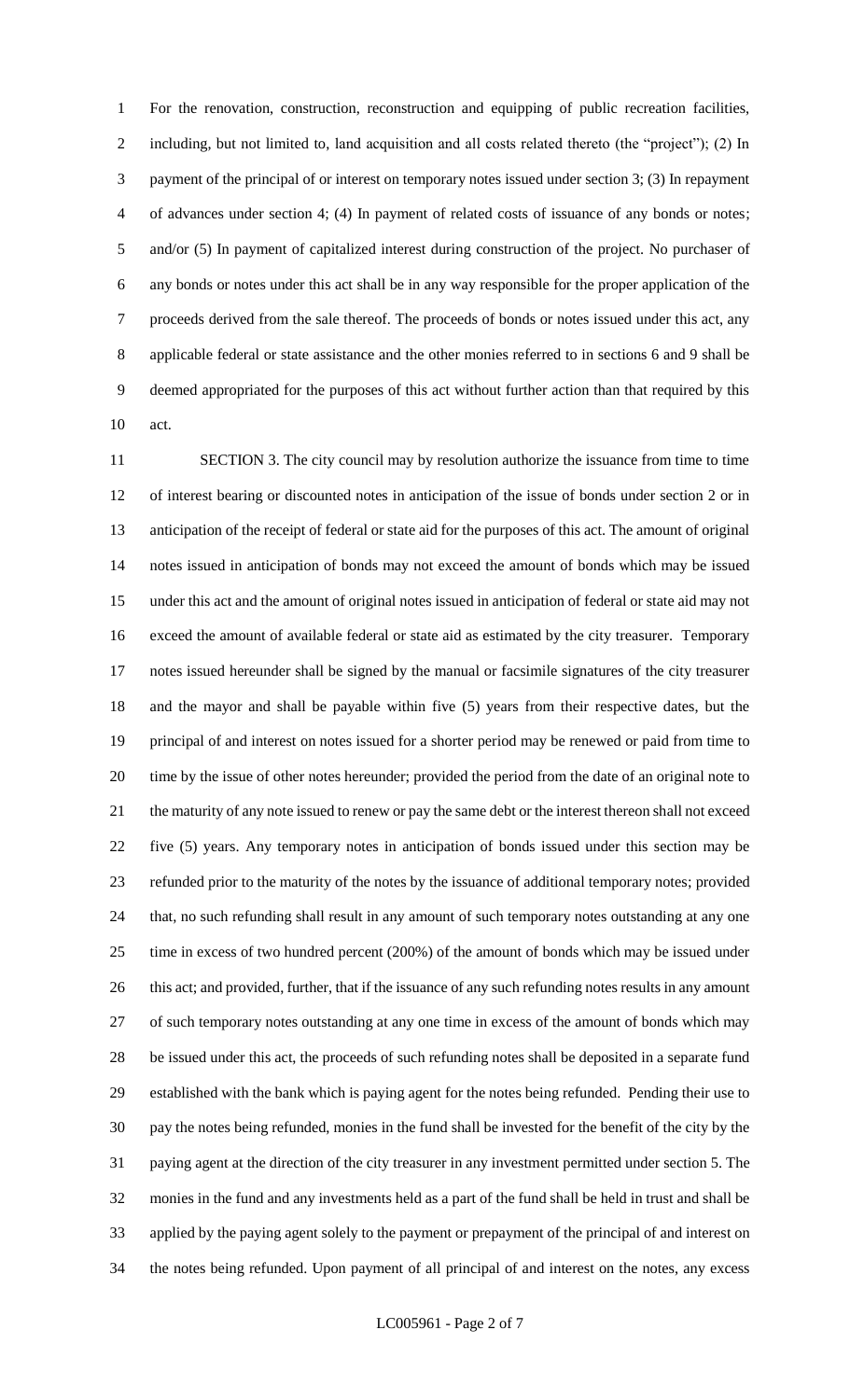monies in the fund shall be distributed to the city. The city may pay the principal of and interest on notes in full from other than the issuance of refunding notes prior to the issuance of bonds pursuant to section 1 hereof. In such case, the city's authority to issue bonds or notes in anticipation of bonds under this act shall continue provided that: (1) The city council passes a resolution evidencing the city's intent to pay off the notes without extinguishing the authority to issue bonds or notes; and (2) That the period from the date of an original note to the maturity date of any other note shall not exceed five (5) years. Section 5-106 of the city charter shall not apply to the issue of notes in anticipation of bonds.

 SECTION 4. Pending any authorization or issue of bonds hereunder or pending or in lieu of any authorization or issue of notes hereunder, the city treasurer, with the approval of the city council may, to the extent that bonds or notes may be issued hereunder, apply funds in the general treasury of the city to the purposes specified in section 2, such advances to be repaid without interest from the proceeds of bonds or notes subsequently issued or from the proceeds of applicable federal or state assistance or from other available funds.

 SECTION 5. Any proceeds of bonds or notes issued hereunder or of any applicable federal or state assistance, pending their expenditure may be deposited or invested by the city treasurer, in demand deposits, time deposits or savings deposits in banks which are members of the Federal Deposit Insurance Corporation or in obligations issued or guaranteed by the United States of America or by any agency or instrumentality thereof or as may be provided in any other applicable law of the State of Rhode Island or resolution of the city council or pursuant to an investment policy of the city.

 SECTION 6. Any accrued interest received upon the sale of bonds or notes hereunder shall be applied to the payment of the first interest due thereon. Any premiums arising from the sale of bonds or notes hereunder and, to the extent permitted by applicable federal laws, any net earnings or profits realized from the deposit or investment of funds hereunder shall, in the discretion of the city treasurer, be applied to the cost of preparing, issuing, and marketing bonds or notes hereunder to the extent not otherwise provided, to the payment of the cost of the project, to the payment of the principal of or interest on bonds or notes issued hereunder, to the revenues of the city and dealt with as part of the revenues of the city from property taxes to the extent permitted by federal law, or to any one or more of the foregoing. The cost of preparing, issuing, and marketing bonds or notes hereunder may also, in the discretion of the city treasurer, be met from bond or note proceeds exclusive of premium and accrued interest or from other monies available therefor. Any balance of bond or note proceeds remaining after payment of the cost of the projects and the cost of preparing, issuing and marketing bonds or notes hereunder shall be applied to the payment of the principal of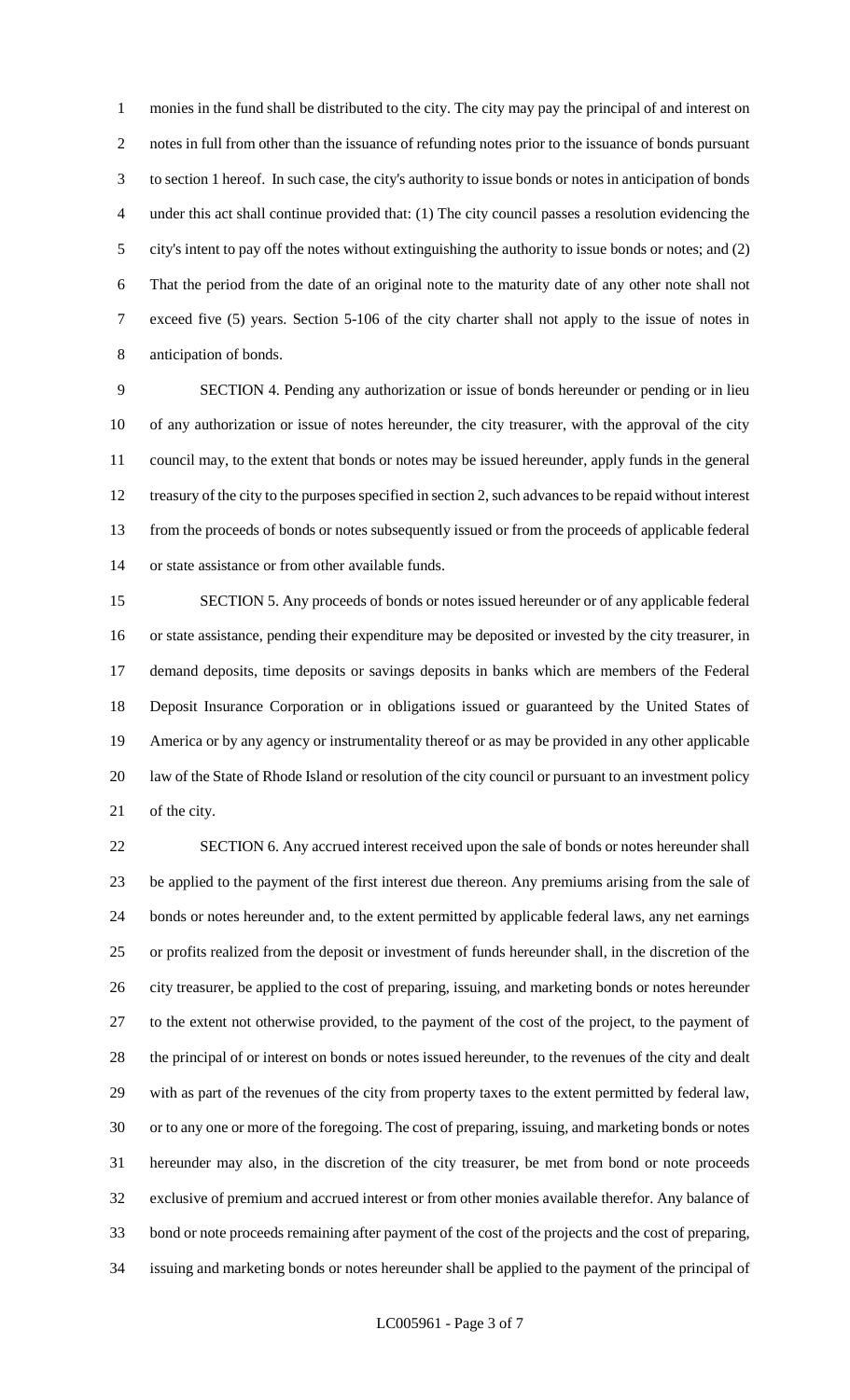or interest on bonds or notes issued hereunder. To the extent permitted by applicable federal laws, any earnings or net profit realized from the deposit or investment of funds hereunder may, upon receipt, be added to and dealt with as part of the revenues of the city from property taxes. In exercising any discretion under this section, the city treasurer shall be governed by any instructions adopted by resolution of the city council. Any balance of bond or note proceeds remaining after completion of the project shall be subject to section 5-109 of the city charter.

 SECTION 7. All bonds and notes issued under this act and the debt evidenced hereby shall be obligatory on the city in the same manner and to the same extent as other debts lawfully contracted by it and shall be excepted from the operation of § 45-12-2 and any provision of the city charter. No such obligation shall at any time be included in the debt of the city for the purpose of ascertaining its borrowing capacity. The city shall annually appropriate a sum sufficient to pay the principal and interest coming due within the year on bonds and notes issued hereunder to the extent that monies therefor are not otherwise provided. If such sum is not appropriated, it shall nevertheless be added to the annual tax levy. In order to provide such sum in each year and notwithstanding any provisions of law to the contrary, all taxable property in the city shall be subject to ad valorem taxation by the city without limitation as to rate or amount.

 SECTION 8. Any bonds or notes issued under the provisions of this act, if properly executed by the officers of the city in office on the date of execution, shall be valid and binding according to their terms notwithstanding that before the delivery thereof and payment therefor any or all of such officers shall for any reason have ceased to hold office.

 SECTION 9. The city, acting by resolution of its city council is authorized to apply for, contract for and expend any federal or state advances or other grants of assistance which may be available for the purposes of this act, and any such expenditures may be in addition to other monies provided in this act. To the extent of any inconsistency between any law of this state and any applicable federal law or regulation, the latter shall prevail. Federal and state advances, with interest where applicable, whether contracted for prior to or after the effective date of this act, may be repaid as a cost of the project under section 2.

 SECTION 10. Bonds and notes may be issued under this act without obtaining the approval of any governmental agency or the taking of any proceedings or the happening of any conditions except as specifically required by this act for such issue. In carrying out any project financed in whole or in part under this act, including where applicable the condemnation of any land or interest in land, and in the levy and collection of assessments or other charges permitted by law on account of any such project, all action shall be taken which is necessary to meet constitutional requirements whether or not such action is otherwise required by statute, but the validity of bonds and notes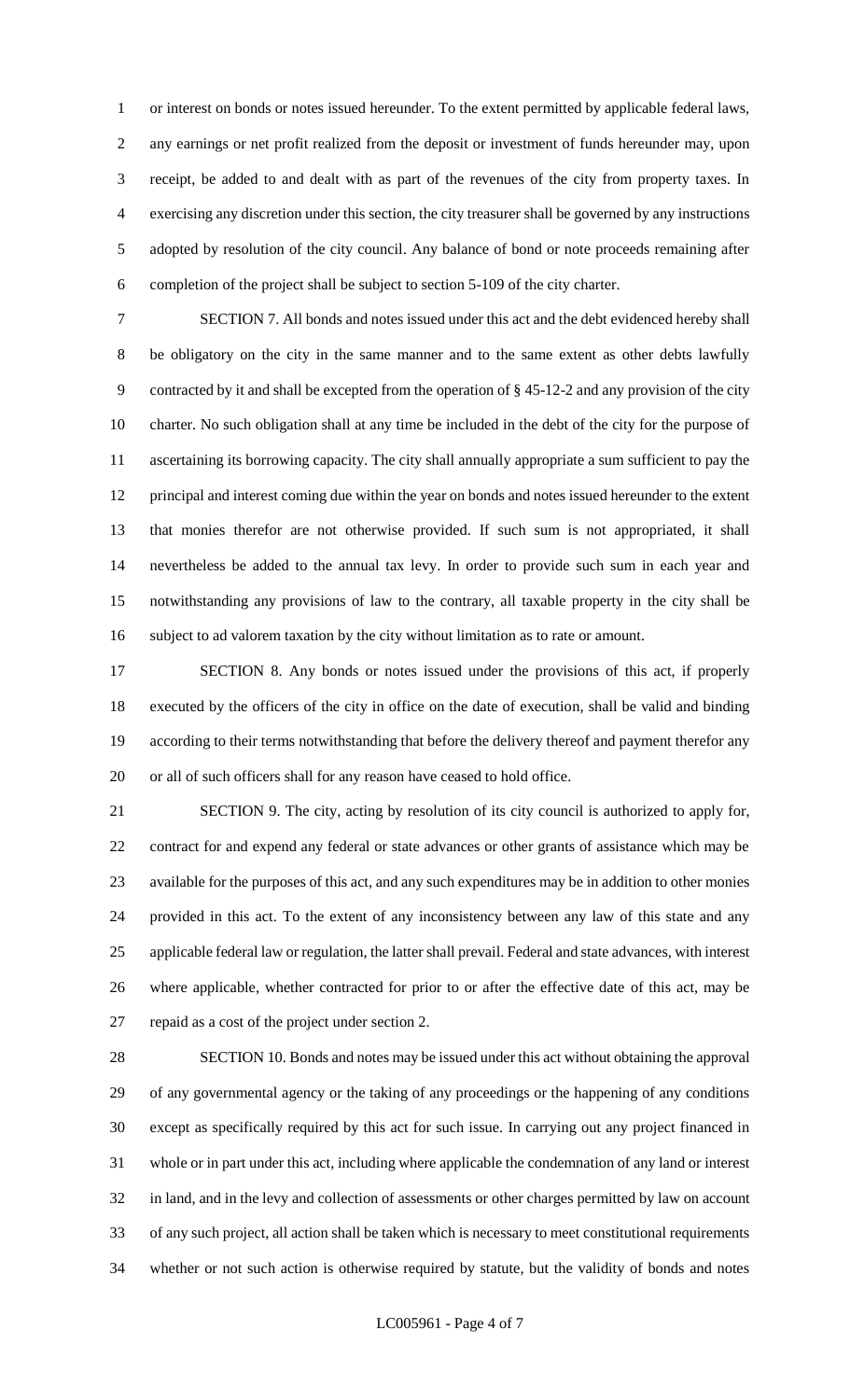issued hereunder shall in no way depend upon the validity or occurrence of such action. Without limiting the generality of the foregoing, the validity of bonds and notes issued hereunder shall in no way be affected by section 2-308 of the city charter and section 4-1602 of the city code of ordinances, and the purposes of this act shall be deemed to constitute a single project under article V of the city charter.

 SECTION 11. The city treasurer and the mayor, on behalf of the city are hereby authorized to execute such instruments, documents or other papers as either of the foregoing deem necessary or desirable to carry out the intent of this act and are also authorized to take all actions and execute all documents necessary to comply with federal tax and securities laws, which documents or agreements may have a term coextensive with the maturity of the bonds authorized hereby, including Rule 15c2-12 of the Securities and Exchange Commission (the "Rule") and to execute and deliver a continuing disclosure agreement or certificate in connection with the bonds or notes in the form as shall be deemed advisable by such officers in order to comply with the Rule.

14 SECTION 12. All or any portion of the authorized but unissued authority to issue bonds and notes under this act may be extinguished by resolution of the city council, without further action by the general assembly, seven (7) years after the effective date of this act.

17 SECTION 13. The question of the approval of this act shall be submitted to the electors of the city at the next general election but if a special city-wide election or special state election, in either case other than a primary, is called for a date earlier than the date of such general election, the mayor may direct that the question of the approval of this act be submitted at such special election. The question shall be submitted in substantially the following form: "Shall an act passed 22 at the January 2022 session of the general assembly entitled 'AN ACT AUTHORIZING THE CITY OF PAWTUCKET TO PROVIDE FOR THE RENOVATION, CONSTRUCTION, RECONSTRUCTION AND EQUIPPING OF PUBLIC RECREATION FACILITIES IN THE CITY INCLUDING LAND ACQUISITION AND AUTHORIZING THE FINANCING THEREOF, INCLUDING THE ISSUE OF NOT MORE THAN \$4,100,000 BONDS, NOTES AND OTHER EVIDENCES OF INDEBTEDNESS THEREFOR, TO FUND THE CAPITAL IMPROVEMENT PROGRAM FOR THE TWO FISCAL YEARS 2024 AND 2025' be approved?" and the warning for the election shall contain the question to be submitted. From the time the election is warned and until it is held, it shall be the duty of the city clerk to keep a copy of the act available at the clerk's office for public inspection, but the validity of the election shall not be affected by this requirement. To the extent of any inconsistency between this act and the city charter or any law of special applicability to the city, this act shall prevail.

SECTION 14. This section and the foregoing shall take effect upon passage. The remainder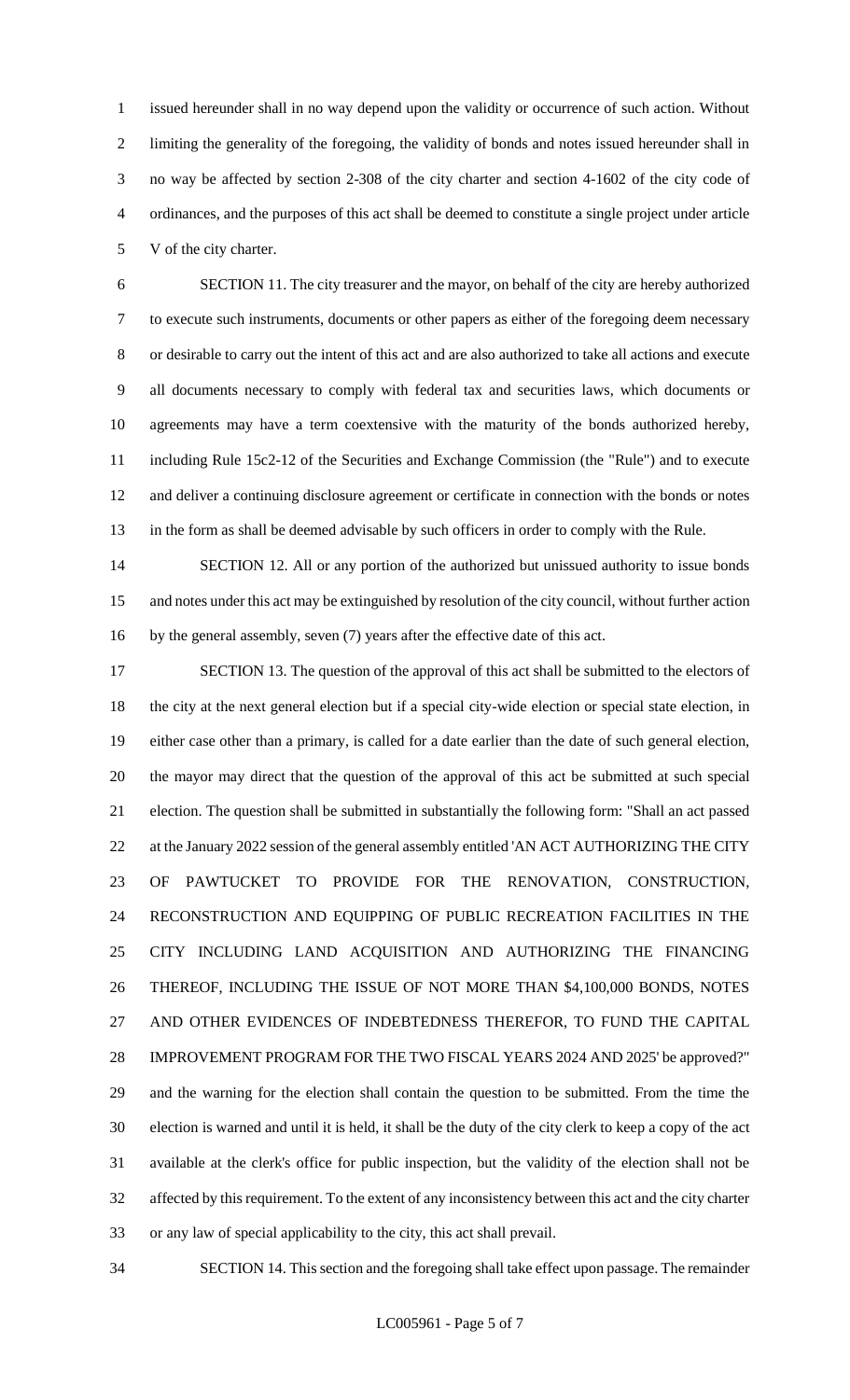- 1 of this act shall take effect upon the approval of this act by a majority of those voting on the question
- 2 at the election prescribed by the foregoing section.

======== LC005961  $=$